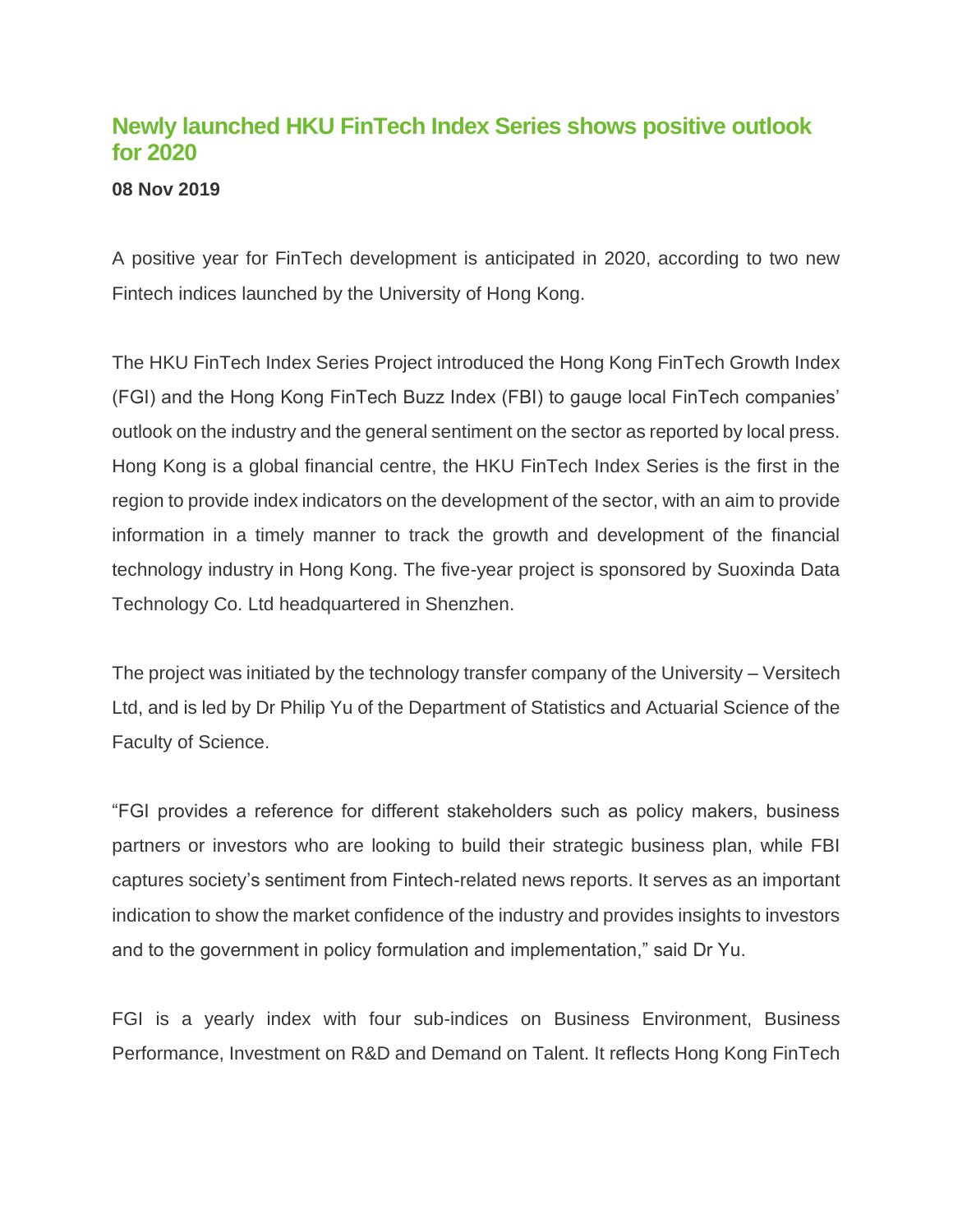sector's forecast of the market situation in the coming year and an assessment of the situation in the current year.

The index represents responses to an annual survey by 38 companies (84% are Startups, 11% are Unicorns and 5% traditional bank/insurance) selected by an Advisory Board which comprises professionals from HKU and the local FinTech industry, including representatives from FinTech Association of Hong Kong, InvestHK, Cyberport, Science Park, and The Bank of East Asia, Limited. It is compared to the companies' responses in the base period of 2018-2019 set at 100 points.

FGI for 2019-20 grew by 52.9%, compared with its base period from April 1, 2018 to March 31, 2019, which represents an optimistic outlook by partnered companies. It can be attributed to policies and measures which act as accelerators to foster a positive impact on the industry's development.

The anticipated growth of business performance, indicated by FinTech customer adoption rate, grew by 113% compared with the previous financial year, reflecting an optimistic outlook of business development by 38 surveyed FinTech companies. The top three desired skills for new hires in the industry are programming skills, marketing expertise and knowledge in artificial intelligence.

However, a weak sub-index in business environment has drawn caution to insufficient support to the sector which would hamper companies' confidence in further investing in the business. The companies in general refer to constraints from external factors such as investment environment, government policy and regulations.

FBI is a quarterly index representing a quantified sentiment of the local FinTech-related news articles in Chinese in the past three months. The index has a base value of 100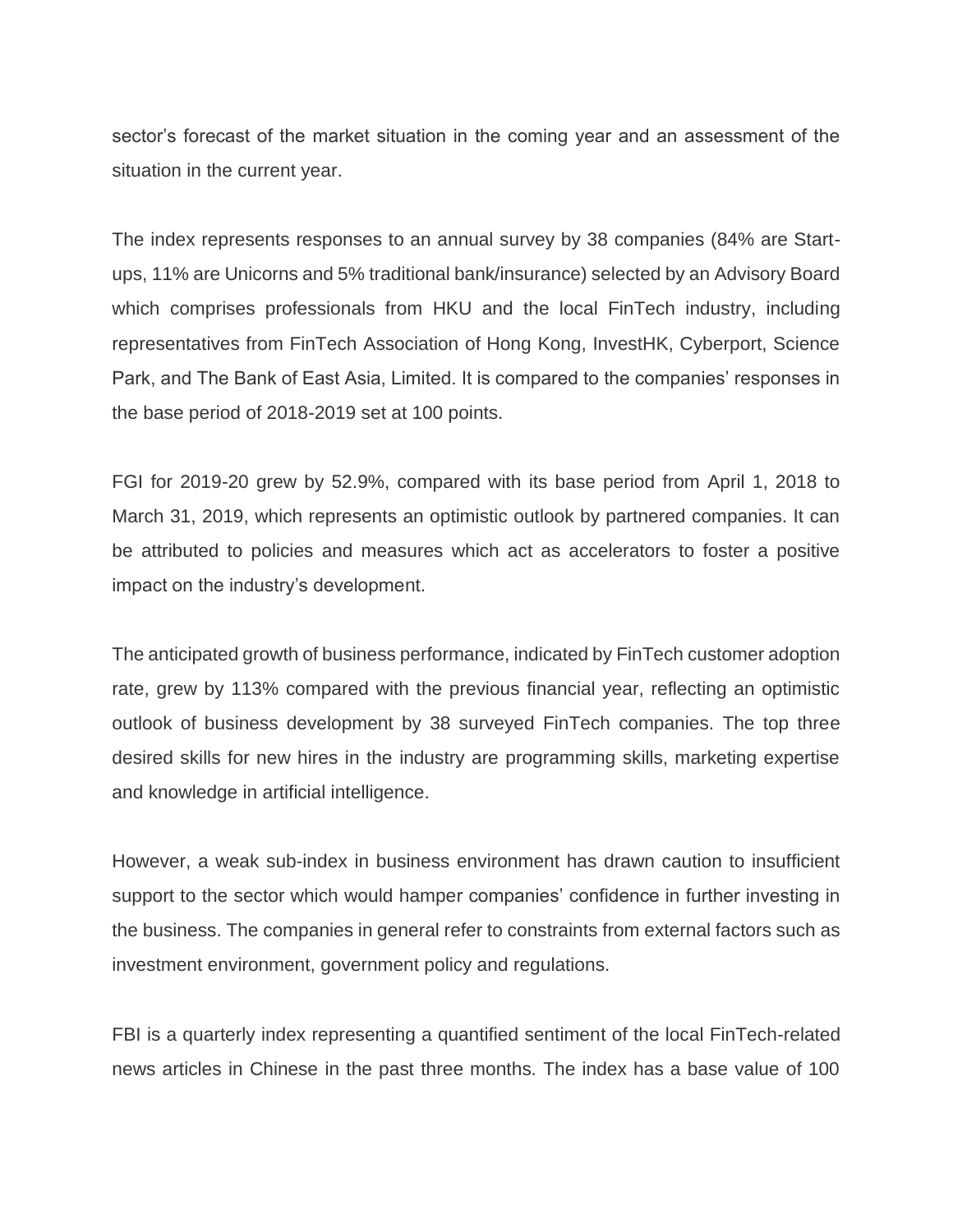points which represents the sentiment of nearly 10K FinTech related news articles in major local news media outlets in 2016 and 2017.

FBI is further broken down into six sectors: Insurance Technology (InsurTech), Wealth Management and Credit Technology (WealthTech & CreditTech), Blockchain & Cryptocurrency, E-Payment & Digital Banking, Regulatory Technology (RegTech) & Crybersecurity and other related business including AI and big data.

"Hong Kong's quarterly FinTech Buzz Indices in 2019 show values higher than 100, indicating an overall positive perception of the Fintech sector which boost confidence for growth. However, the index in 2019Q3 has dropped slightly to 104.5 compared with Q2, which may be due to the unfolding impact of US-China trade tension and unstable political environment in Hong Kong. With a further economic downturn forecast by the government, the FinTech industry is likely to face more challenges in the near future." Dr. Yu said.

The long-term goal of the HKU FinTech Index Series is to establish a framework to be extended to the Greater Bay Area including Shenzhen and other neighbouring cities.

A global leading financial centre, Hong Kong is robustly utilising information technology in the provision of financial services. Hong Kong was ranked top ten fintech hubs in the world, according to Cambridge Judge Business School's recent issue of 2018 Global FinTech Hub Report.

In the first half of 2019, FinTech companies in Hong Kong raised US\$152 million, up 561% from the same period last year. From 2014 to 2018, Hong Kong fintechs raised a total of \$US1.1 billion, the 4th in FinTech financing in the Asia-Pacific Region after Mainland China, India and Australia. About half of the world's leading 100 Fintech companies are reaping rewards from the city's technologically advanced ecosystem. It is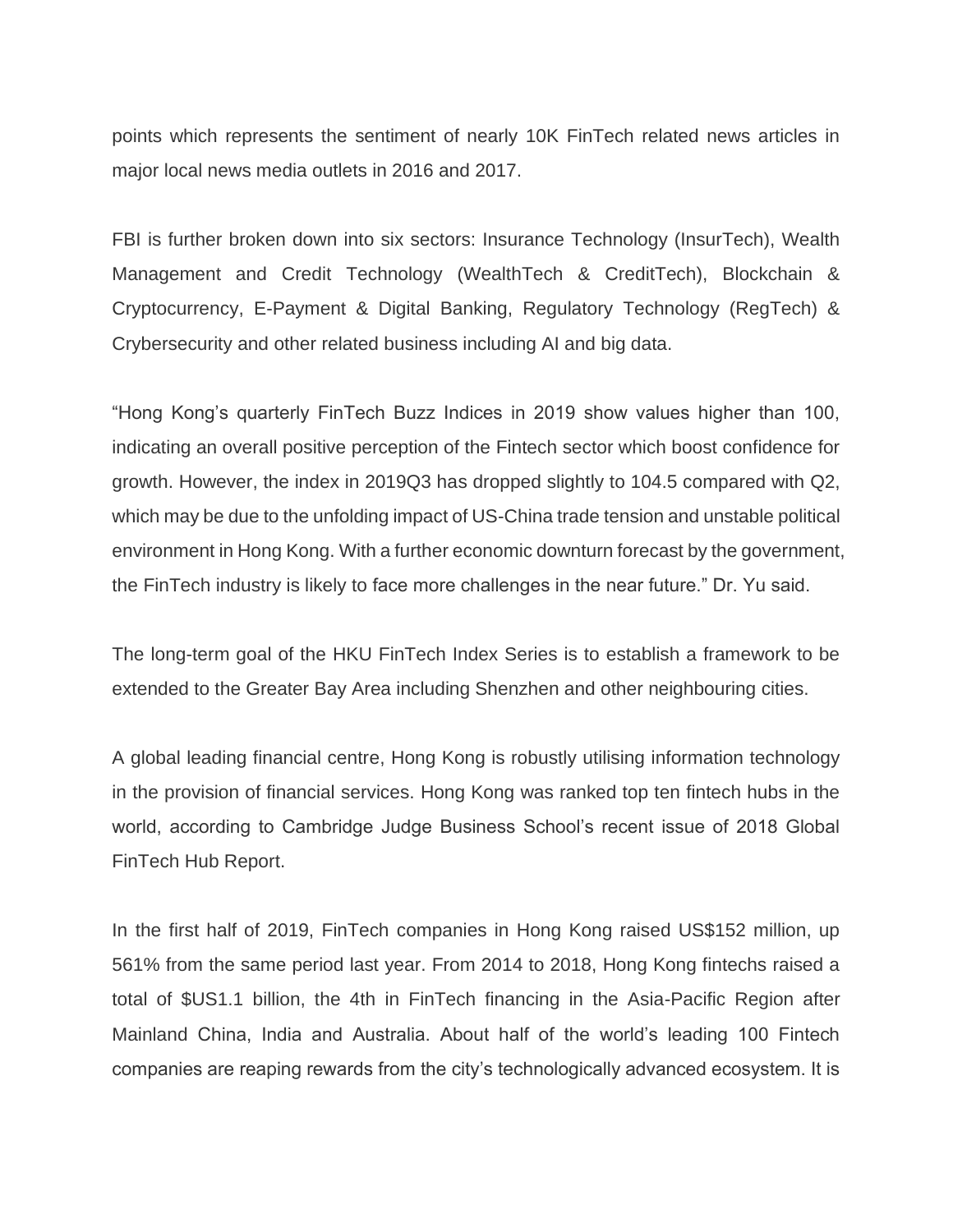also among the top global economies in attracting private fintech venture capital investment.

## **About HKU FinTech Index Advisory Board**

The Advisory Board comprises professionals from the University of Hong Kong and the local FinTech industry, including representatives from FinTech Association of Hong Kong, InvestHK, Cyberport, Science Park, and The Bank of East Asia, Limited. The members provide expert advice on the FinTech companies to be included in the master list for the annual survey to return the FinTech Growth Index. They also advise the Project on index methodology.

## **About project sponsor: Suoxinda Data Technology Co. Ltd**

Suoxinda is a reputable market player in the big data and AI industry in the PRC providing data solutions, sales of hardware and software and related services as an integrated service, as well as IT maintenance and support services, to corporate customers. It is the sole sponsor for this HKU FinTech Index Series research project for a period of 5 years commencing this year. Based in Shenzhen, Suoxinda develops and delivers sophisticated data solutions with a strategic focus on leading banks and financial institutions in the PRC. Since FinTech is believed to be the next big wave for the financial market, the company supports the HKU R&D team to develop the subject Index Series to better understand the FinTech trend in the Hong Kong market so as to provide guidance for policy makers as well as market players. For more information about on project sponsor, please visit [datamargin.com.](http://datamargin.com/)

For further information on the HKU FinTech Index Series Project, please visit the project's website at [www.fintechindex.hku.hk.](http://www.fintechindex.hku.hk/)

For media enquiry:

Ms Melanie Wan, Communication and Public Affairs Office, HKU (Tel: 2859 2600 /